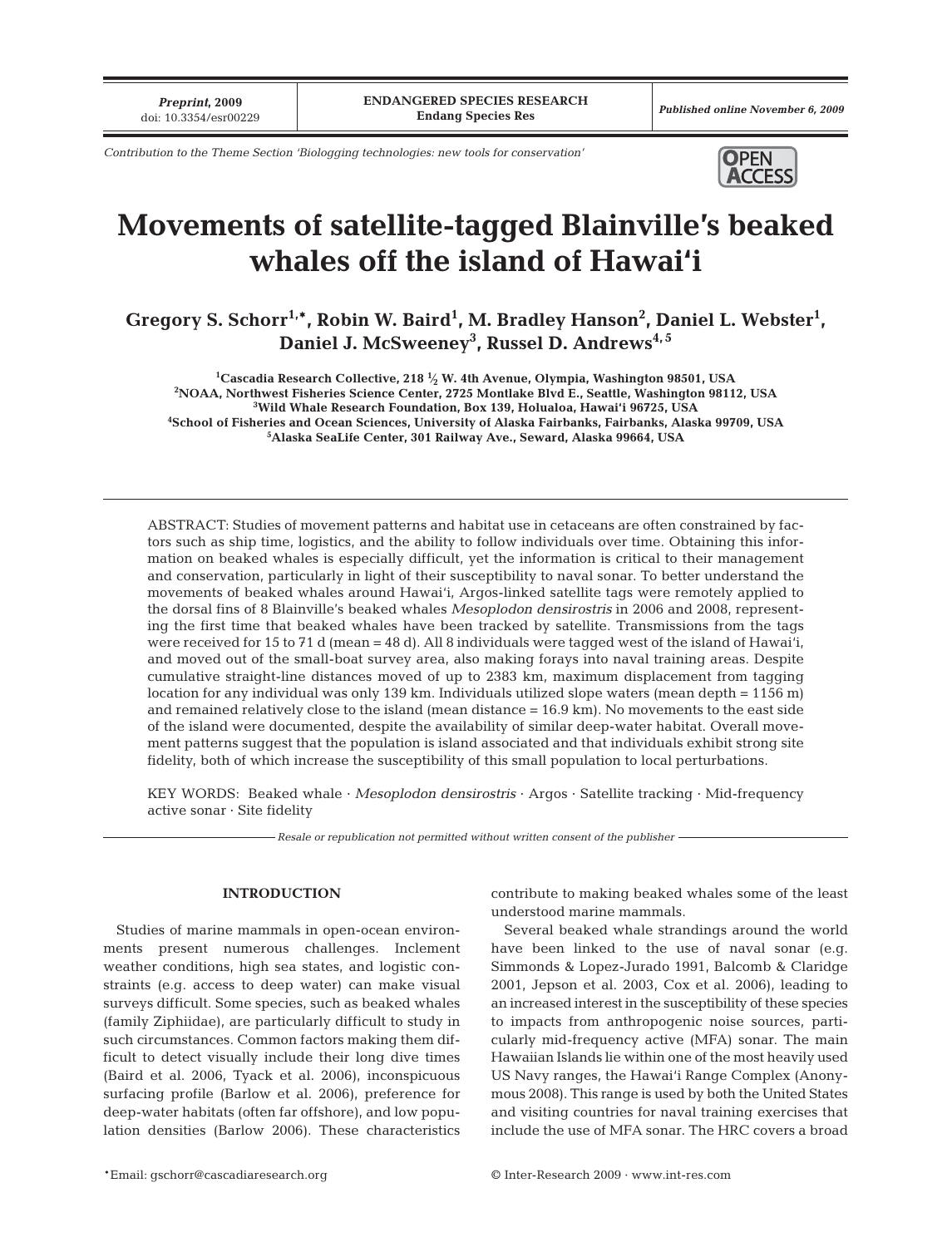area (806 000 km $^2$ ), encompassing all the main Hawaiian Islands; the area of particular interest for this study is the Alenuihaha Channel, which separates Maui and the island of Hawai'i (Fig. 1). According to the Final Environmental Impact Statement for the HRC released by the navy, the Alenuihaha Channel is the site of frequent sonar activity and was to be the site of choke point exercises during the 2006 Rim of the Pacific exercise. To date, no mass strandings of beaked whales have been documented in relation to naval activities in Hawai'i. However, Faerber & Baird (2007) conducted a geographic information system (GIS) analysis of the region, incorporating factors such as population size, percentage of cliff versus beach shoreline, currents, and other factors, and found that dead or moribund beaked whales would be less likely to strand or be detected in Hawai'i compared to the Canary Islands, where previous beaked whale strandings have been associated with naval activity (Simmonds & Lopez-Jurado 1991, Fernández et al. 2005). A high degree of site fidelity has been documented for Blainville's beaked whales *Mesoplodon densirostris*



Fig. 1. *Mesoplodon densirostris.* Satellite-derived locations of Blainville's beaked whales tagged in 2006 after processing through the Douglas Argos-Filter Ver. 7.06. White circles: HIMd118;  $\blacktriangle$ : HIMd120; **I**: HIMd001. Lines joining consecutive points illustrate time series rather than actual travel routes. The approximate boundary of the small-boat survey area is shown with a heavy black dashed line. The Alenuihaha channel, an area of antisubmarine warfare training exercises is outlined by the black dashed box

off the west (leeward) side of the island of Hawai'i (McSweeney et al. 2007), with some individuals having been re-sighted over 15 yr, and repeated sightings of individuals occurring in all oceanographic seasons (as defined by sea surface temperature; Flament et al. 1996). Over a 4 yr period, only 125 Blainville's beaked whales were estimated to use the west coast of the island (Baird et al. 2009). Long-term studies of beaked whales on the leeward side of Hawai'i have allowed for assessment of habitat use, site fidelity, aspects of social organization, and diving patterns using suction-cup attached data logging tags (Baird et al. 2006, 2008a, McSweeney et al. 2007). While photo-identification data have enhanced many aspects of our knowledge of these populations, they provide only snapshots of associations and the movements of individuals over time. Most importantly, conclusions regarding the distribution of animals derived from photo-identification studies are limited by effort (constrained by logistics and sea conditions); thus, the range of these individuals remains unknown.

Information on the movements of individuals is required to understand population structure and delineate stock boundaries. Unbiased information on where animals spend their time can also be used to identify important foraging habitats and assess the likelihood of repeated exposure to potential anthropogenic impacts. In areas where conditions often limit visual survey coverage, collecting unbiased information on movements is problematic. When survey conditions do not allow for broad coverage of all potential habitats, one method to examine movements is to instrument individuals with satellite tags, allowing for remote determination of locations.

In order to assess movements of individuals over a larger scale than the existing small-boat survey area delineated by McSweeney et al. (2007)(Fig. 1), we tagged beaked whales using a modified version of a tag used previously on killer whales *Orcinus orca* (Andrews et al. 2008). In 2006, satellite tags were deployed on 3 Blainville's beaked whales, and, in 2008, we were able to deploy satellite tags on 5 additional Blainville's beaked whales off the island of Hawai'i. Here we report the movements of these individuals, the first beaked whales to have been satellite tagged, and provide an assessment of habitat use and the likelihood of exposure to anthropogenic impacts.

### **MATERIALS AND METHODS**

Tags were constructed with a SPOT5 (Wildlife Computers), Argos-linked, location-only platform transmitter terminal (PTT), based on a design by Andrews et al. (2008). Tag dimensions were  $65 \times 30 \times 22$  mm. Each tag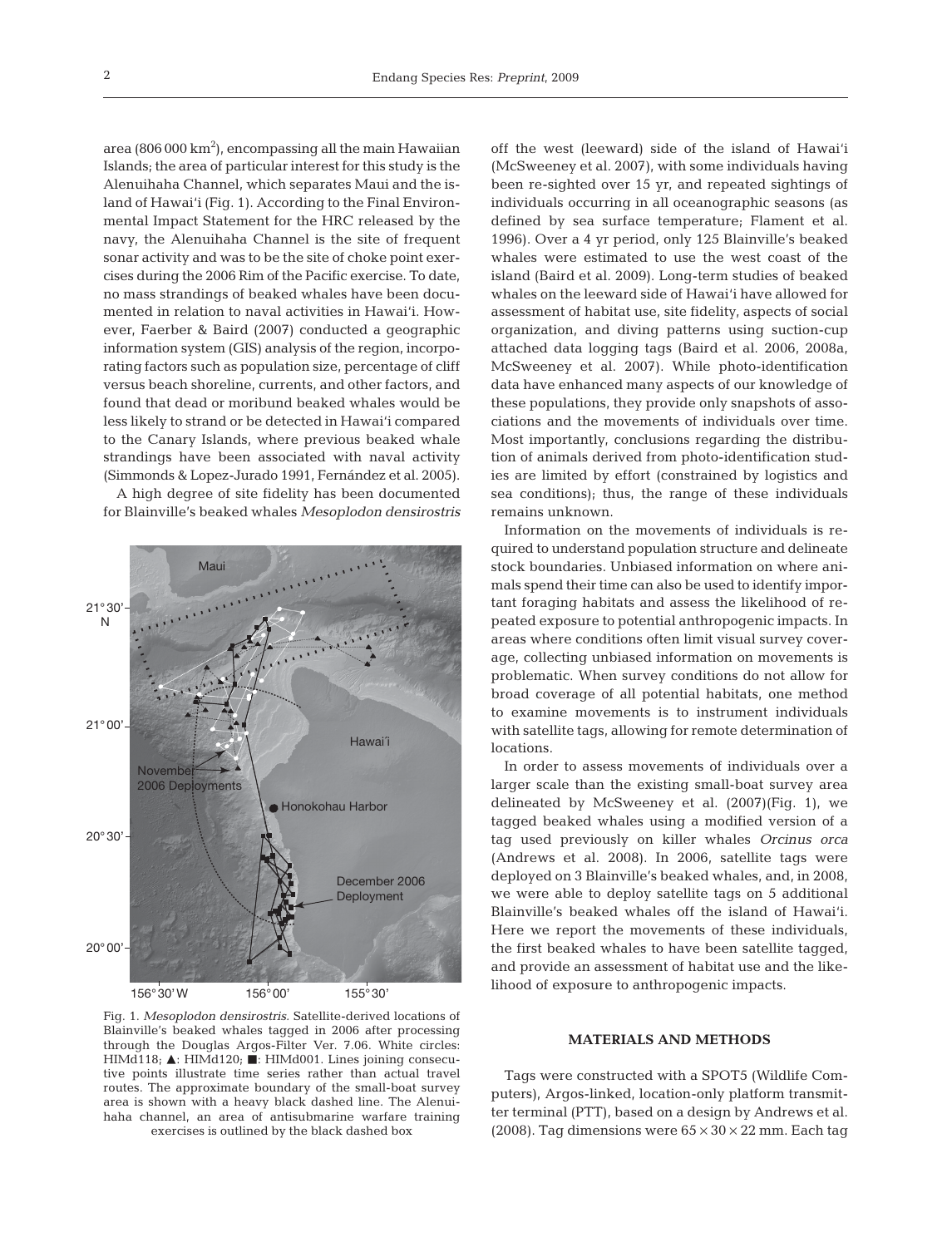incorporated two 6.5 cm long medical-grade titanium darts that were screwed into 2 holes in the bottom of the tag. The darts were designed to penetrate the connective tissue in the dorsal fin and remain embedded with a series of backwards-facing 'barbs', which acted as anchors for the darts (see Andrews et al. 2008). The weight of the entire package was approximately 49 g. The transmitter electronics unit was designed to remain external to the body to minimize the invasiveness of the technique (Fig. 2). Tags were deployed using a Dan-Inject JM Special 25 pneumatic projector, with a modified arrow to hold the tag in flight at a range of 3 to 10 m.

Duty cycling of tags was modified throughout the study as additional information on the diving behavior of the whales became available (Baird et al. 2008a) and performance of tags in previous deployments was reviewed. Tags transmitted for either 5 or 10 h d<sup>-1</sup> in 2006 and 18 h d<sup>-1</sup> in 2008. Additionally, the repetition interval (minimum time between consecutive transmissions) was decreased from 45 s in 2006 to 15 s in 2008.

Field work was conducted off the west coast of the island of Hawai'i during November and December 2006 and July 2008. An 8.2 m Boston Whaler with a custombuilt bowsprit was used for tagging. Searches were conducted in a non-random, non-systematic manner, with effort concentrated primarily in areas where conditions were conducive to spotting odontocetes and which could be reached by a small boat from Honokohau Harbor (Fig. 1).

Both the target whale and other individuals within the groups were photographed before and during tagging, and the sex of tagged whales was determined using the presence/absence of erupted teeth and scarring patterns. Photographs of tagged whales and companion animals were compared to a photo-identification catalog (McSweeney et al. 2007) to determine sighting history. Opportunistic efforts to re-sight tagged individuals were undertaken in the months following tagging, and individuals were photographed if possible.

Transmitter locations received from CLS Argos include a location class (LC), indicating the degree of accuracy in the reported position based on both the number of messages received in a single overpass and the temporal spacing of those messages (Argos User Manual, available at: www.argos-system.org/manual). LC 3, 2, and 1 locations each have a defined estimate of accuracy (defined by Argos as within 1 km of the individual's actual position); whereas LC 0, A, B, and Z transmissions do not include an estimate of accuracy. Therefore, all locations must be assessed for plausibility before being used to analyze an animal's movements (e.g. Argos User Manual; Harris et al. 1990, Mate et al. 1997, Vincent et al. 2002). We used the Douglas Argos-Filter, Ver. 7.06 (available at: http:// alaska.usgs.gov/science/biology/spatial/douglas.html), which assesses locations for plausibility using 2 independent methods: the distance between consecutive locations and the rate and bearings among consecutive movement vectors. The Douglas filter incorporates



Fig. 2. *Mesoplodon densirostris.* Adult male Blainville's beaked whale (HIMd118) with satellite tag attached to the dorsal fin. Photograph by R. W. Baird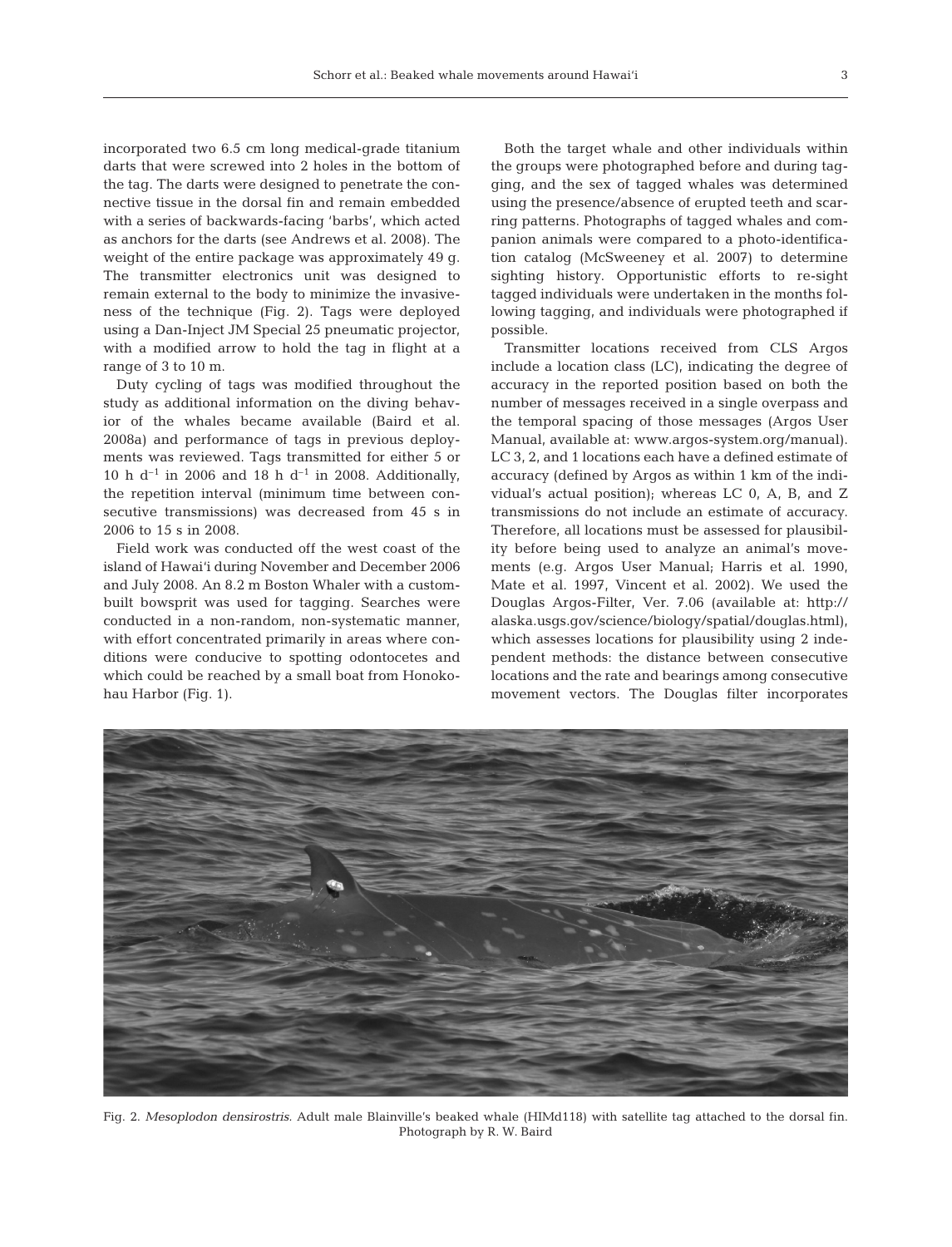several user-defined variables in the filtering process, including maximum-redundant distance (temporally near-consecutive points within a defined distance are kept by the filter), maximum sustainable rate of movement, which position should be kept based on location class, and the rate coefficient (Ratecoef) for assessing the angle created by 3 consecutive points. The algorithm for Ratecoef is based on the concept that the further an animal travels between position fixes, the less likely it is to return near the original location without any intervening location fixes, thereby creating an acute angle characteristic of typical Argos error. Larger angles become suspect (i.e. the filter becomes more conservative) as Ratecoef increases.

Filtering parameters applied to 2008 data were more stringent than those used for 2006, as improved programming provided a greater number of locations with better overall location classes associated with them. The maximum-redundant-distance was set at 3 km for both 2006 and 2008. The maximum sustainable rate of movement was set at 15 km  $h^{-1}$  for 2006 data and was reduced to 10 km  $h^{-1}$  for 2008. All Argos locations of classifications LC 2 and 3 were automatically retained. Bearings between locations (Ratecoef) were assessed using a rate of coefficient of 15 in 2006 and of 25 in 2008. All subsequent analyses were conducted using the resulting filtered dataset.

The cumulative distance covered during the signal contact period (period of time uplinks were received) and the straight-line distance from deployment were calculated using all locations that passed the filter. Rates of horizontal movement were calculated among consecutive locations with time intervals from 4 to 24 h; rates calculated from shorter and longer intervals were excluded to decrease the potential of spuriously low or high rates of movements being included. Times of sunrise and sunset were obtained for each day the tags transmitted in 2008, based on a central position of all filtered locations, and locations were classified as either day or night by transmission time to investigate diel patterns in movement rate and habitat use.

Depth, slope, and distance to shore were extracted for all filtered locations by overlaying point location data on a bathymetric raster surface in ArcGIS Ver. 9.2 (ESRI). Depth (in m) and slope values (in degrees) were transferred to point locations using the 'intersect point tool' in Hawth's analysis tools (Beyer 2004). A  $50 \times 50$  m multibeam synthesis bathymetry model from the Hawai'i Mapping Research Group (available at: www.soest.hawaii.edu/HMRG/Multibeam/index.php) was used. The model had areas of missing data, so the grid was overlaid on a 3-arc second  $(90 \times 90 \text{ m})$  US Coastal Relief Model bathymetry from the National Geophysical Data Center (available at: www.ngdc. noaa.gov/mgg/bathymetry/relief.html) to provide 90 m resolution data where 50 m resolution data were absent. A combination of some low LC locations and the steep near-shore bathymetry sometimes resulted in locations that plotted on land. These locations were retained for the purposes of calculating rates of movement and distances covered, but were omitted for bathymetry calculations. We report the median values of our analyses to minimize the effect of outliers.

All whales tagged in 2008 were initially found in the same group; therefore, their locations were assessed to determine associations among group members over periods of days. Straight-line distances between pairs of whales were calculated using all pairs of locations received within single satellite overpasses (i.e. within <15 min of each other). Due to the error associated with satellite-derived positions, to assess whether individuals were together or apart, distance between pairs of locations were examined over consecutive sliding 2 d windows. Whales were considered associated if one or more pairs of locations (obtained within the same overpass) were within 8 km on either one of 2 consecutive days (e.g. distance apart could be 1.2 km on Day 1, 19.1 km on Day 2, and 5.6 km on Day 3, and the whales were considered associated for all 3 d). This comparison was undertaken simultaneously with a visual examination of the movement patterns of individuals in a time-lapse animation of locations, to confirm that movements of each individual were mirrored.

### **RESULTS**

Three Blainville's beaked whales *Mesoplodon densirostris*, 2 adult males and 1 adult female, were tagged in 3 different encounters during November and December 2006, with tags functioning from 15 to 23 d (Fig. 1), resulting in a total of 83 locations (Table 1). Three Blainville's beaked whales, 1 adult male and 2 adult females were tagged during a single encounter of 10 whales on 10 July 2008. Only a single adult male (HIMd020) was present in the group. The same group was encountered 3 d later, and 2 additional adult females were tagged (Fig. 3). Locations from tags deployed in 2008 were obtained for a duration of 45 to 71 d (Table 1), with a total of 1714 locations after filtering. The LC varied for each individual, with LC 1 to 3 representing an average of 36% of all locations received (Table 2).

Comparisons of photographs of the tagged whales to our photo-identification catalog (McSweeney et al. 2007) indicate that 5 of the tagged whales (1 male and 4 females) had been previously identified in the study area (Table 3), and some had been previously associated with each other. HIMd001 and HIMd025 have the longest sighting histories of the tagged whales, having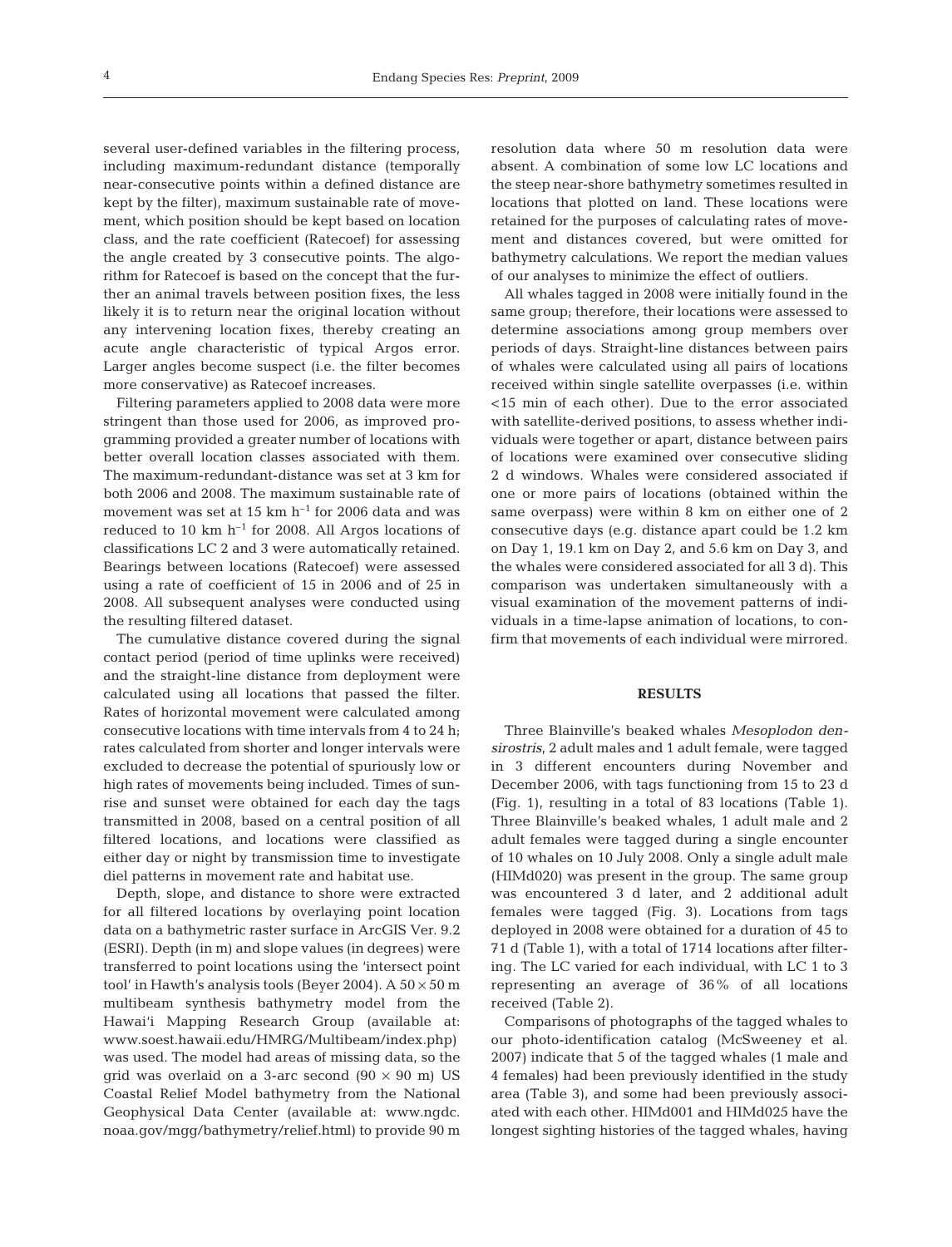

Fig. 3. *Mesoplodon densirostris.* Satellite-derived locations of Blainville's beaked whales tagged in 2008. HIMd007 (represented by the white circles and solid white line) is shown for the entire duration of signal contact, and because this whale traveled together with HIMd020 and HIMd036, its track is representative of movements by all 3 (see Fig. 4). HIMd025 (black squares and dashed black line) and HIMd148 (white triangles and solid white line, all north of 21° N) are shown for periods when they are separated from HIMd007 (see Fig. 4). HIMd025 and HIMd148 spent 41 and 31% of their time, respectively, mirroring the movements of HIMd007. Lines joining consecutive points illustrate time series rather than actual travel routes

first been identified in 1991. The adult male HIMd020 was first documented in 2003 and was in association with HIMd025 at the time, but had not been documented with any of the other tagged individuals. All previously identified adult females had been identified in groups with other individual males prior to tagging. Of the 3 tagged whales not previously identified, all were associated with individuals that had been previously identified at the time of tagging, and all individuals could be linked together as part of the same island-associated social network. Seven of the tagged whales were re-sighted post-tagging, with the most recent sightings ranging from 46 to 497 d after tag deployment.

Initial tag deployments occurred across the full extent of our small-boat survey area; HIMd118 and HIMd120 were tagged in the northern portion of the survey area, HIMd001 was tagged in the southern portion of our sur-

Table 2. *Mesoplodon densirostris.* Percentage of all locations for each individual which passed the Douglas Argos-Filter Ver. 7.06, by location class (LC). LCs of 1, 2, and 3 have an estimated error from Argos of <1 km, while LCs 0, A, B, and Z do not have an estimation of error associated with them and are presumed to be less accurate

| Individual<br>catalog no.                                                                                      | LC3                                                  | $LC2$ $LC1$                                                |                                                             | LC <sub>0</sub>                                              | LC A LC B                                                |                                                          | LC Z                                                 |
|----------------------------------------------------------------------------------------------------------------|------------------------------------------------------|------------------------------------------------------------|-------------------------------------------------------------|--------------------------------------------------------------|----------------------------------------------------------|----------------------------------------------------------|------------------------------------------------------|
| HIMd118<br>HIMd120<br>HIM <sub>d</sub> 001<br>HIM <sub>d</sub> 025<br>HIMd020<br>HIMd007<br>HIMd148<br>HIMd036 | 4.0<br>0.0<br>0.0<br>1.1<br>3.3<br>2.0<br>1.5<br>0.8 | 8.0<br>10.5<br>11.1<br>11.3<br>12.7<br>15.8<br>12.1<br>7.8 | 12.0<br>5.3<br>16.7<br>30.6<br>34.0<br>35.9<br>30.9<br>20.9 | 16.0<br>15.8<br>19.4<br>41.0<br>41.7<br>30.2<br>44.4<br>38.9 | 36.0<br>31.6<br>22.2<br>6.4<br>3.8<br>0.6<br>4.2<br>11.1 | 16.0<br>31.6<br>30.6<br>8.8<br>4.1<br>9.6<br>6.7<br>19.3 | 8.0<br>5.3<br>0.0<br>0.8<br>0.3<br>5.9<br>0.2<br>1.2 |
| Mean of all<br>locations                                                                                       | 1.6                                                  | 11.2                                                       | 23.3                                                        | 30.9                                                         | 14.5                                                     | 1.5.8                                                    | 2.7                                                  |

Table 1. *Mesoplodon densirostris*. Details of Blainville's beaked whale satellite tag deployments. Photographs of tagged whales were compared to an existing individual photo-identification catalog to determine individual catalog number. Sex (M: male; F: female) of tagged whales was determined based on the presence of erupted teeth and scarring patterns (see McSweeney et al. 2007). Total number of locations was determined after processing data through the Douglas Argos-Filter Ver. 7.06, taking into account distance between consecutive locations and rate and bearings among consecutive movement vectors (see 'Materials and methods' for details)

| Individual<br>catalog no. | Sex | Deployment<br>date | Date of last<br>location obtained | Duration of<br>signal contact (d) | No. of days<br>locations were obtained | Total no. of<br>locations after filtering |
|---------------------------|-----|--------------------|-----------------------------------|-----------------------------------|----------------------------------------|-------------------------------------------|
| HIMd118                   | М   | 22 Nov 2006        | 15 Dec 2006                       | 23                                | 15                                     | 26                                        |
| HIMd120                   | М   | 22 Nov 2006        | 8 Dec 2006                        | 16                                | 15                                     | 20                                        |
| HIMd001                   | F   | 4 Dec 2006         | 19 Dec 2006                       | 15                                | 15                                     | 37                                        |
| HIMd025                   | F   | 10 Jul 2008        | 10 Sep 2008                       | 63                                | 60                                     | 373                                       |
| HIMd020                   | М   | 10 Jul 2008        | 30 Aug 2008                       | 51                                | 51                                     | 338                                       |
| HIMd007                   | F   | 10 Jul 2008        | 11 Sep 2008                       | 63                                | 62                                     | 354                                       |
| HIMd148                   | F   | 13 Jul 2008        | 22 Sep 2008                       | 71                                | 67                                     | 405                                       |
| HIMd036                   | F   | 13 Jul 2008        | 27 Aug 2008                       | 45                                | 45                                     | 244                                       |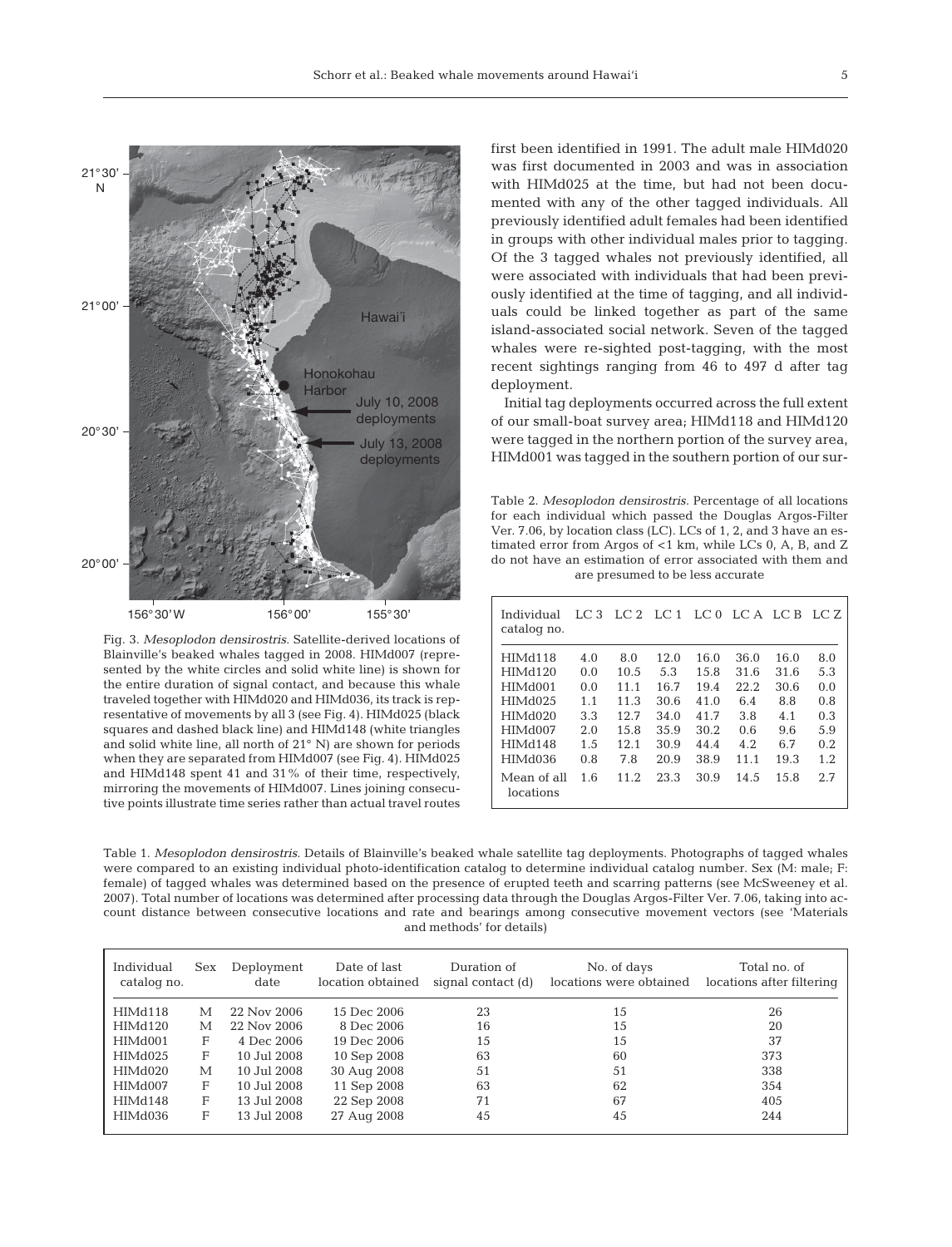Table 3. *Mesoplodon densirostris.* Sighting history of tagged individuals, including previous associations with other tagged individuals. Adult males are noted in bold. All adult females tagged have previously been associated with non-tagged adult males. N/A: not applicable

| Individual<br>catalog no. | Year first<br>documented | No. of times<br>previously<br>identified | Previous association with<br>other tagged individuals<br>prior to tagging (no. of times) |
|---------------------------|--------------------------|------------------------------------------|------------------------------------------------------------------------------------------|
| HIMd118                   | 2006                     | $\Omega$                                 | N/A                                                                                      |
| <b>HIMd120</b>            | 2006                     | $\Omega$                                 | N/A                                                                                      |
| HIM <sub>d</sub> 001      | 1991                     | 14                                       | HIMd007 (1), HIMd025 (2)                                                                 |
| HIM <sub>d</sub> 025      | 1991                     | 7                                        | HIMd001 (2), HIMd036 (1),                                                                |
|                           |                          |                                          | HIMd020 (1)                                                                              |
| HIMd020                   | 2003                     | 2                                        | HIMd025 (1)                                                                              |
| HIMd007                   | 1997                     | 11                                       | HIMd001 (1)                                                                              |
| HIMd148                   | 2008                     | 1                                        | N/A                                                                                      |
| HIMd036                   | 2008                     |                                          | N/A                                                                                      |

vey area (Fig. 1), and the 5 individuals tagged in 2008 were tagged in the central portion of our survey area (Fig. 3). Locations of tagged individuals spanned from the south end of the west side of Hawai'i, north into the Alenuihaha Channel, which separates Maui and Hawai'i. HIMd120 was the only individual to move to the northeast side of the island, spending 3 d there before moving back to the west (Fig. 1). There were no movements of individuals to the east side of the island.

Straight-line distances between individuals tagged in 2008 indicate that some individuals stayed together for extended periods, while others disassociated and re-

associated over time (Fig. 4). The median distance between HIMd007 and HIMd020 was 2.2 km (0.0 to 18.2 km, 89 pairs of locations) and between HIMd007 and HIMd036 it was 2.8 km (0.1 to 39.2 km, 56 pairs of locations), indicating that these whales were closely associated for the majority of transmission duration (bearing in mind the level of error associated with poor location qualities [55.8% of the locations received from 2008 deployments]; Table 2). Reviewing the locations of these 3 individuals in a time-lapse sequence (Supplement 1, available at: www.int-res.com/articles/suppl/esr00229 \_app/) also shows similar movement patterns. As HIMd007 had the longest transmission duration of these 3 individuals (Table 1) and the highest percentage of LCs between 1 and 3 (Table 2), rates of movements, distance traveled, and analysis of GIS data from this individual are used to represent all whales from the group while they were together.

HIMd148 left the group 3 d after tagging, separating as far as 164.0 km over 29 d before re-joining the other tagged whales (Fig. 4). HIMd025 left the group 10 d after tagging, separating as far as 129.6 km. Twenty-seven days post-tagging, these 2 individuals re-associated for 7 d (median distance between them of 1.9 km, range =  $0.3$  to 19.6 km, 23 pairs of locations) before re-associating with the other 3 tagged individuals. The adult male (HIMd020) remained associated with HIMd036 for the entire transmission duration and with HIMd007 for all but 3 d (Fig. 4). During times when HIMd148 and HIMd025 were separated from the rest of the group, they both spent more time in the

northern portion of the study area, an area where the other 3 individuals were not tracked (Fig. 3). Cumulative straight-line distances between consecutive locations for entire tag durations ranged from 284.8 to 2383.0 km (median =  $1303.0$  km), but the maximum distance displaced from the tagging location was only 139.1 km (Table 4).

All tagged whales utilized similar depths (grand mean depth = 1156 m, range = 880 to 1455 m,  $n = 6$ ) and remained closely associated with the island of Hawai'i (Table 5). Although the degree of bathymetric slope over which the whales spent their time differed



Fig. 4. *Mesoplodon densirostris.* Pair-wise distances of 4 individuals tagged in the same group in 2008 to HIMd007, using locations obtained within 15 min of each other (during a single overpass). HIMd020 and HIMd036 remained closely associated with HIMd007 for all but 3 d of the duration of signal contact (median distance  $= 0.9$  km, range  $= 0.0$  to 18.5 km and median  $= 1.2$  km, range  $=$ 0.1 to 21.2 km, respectively)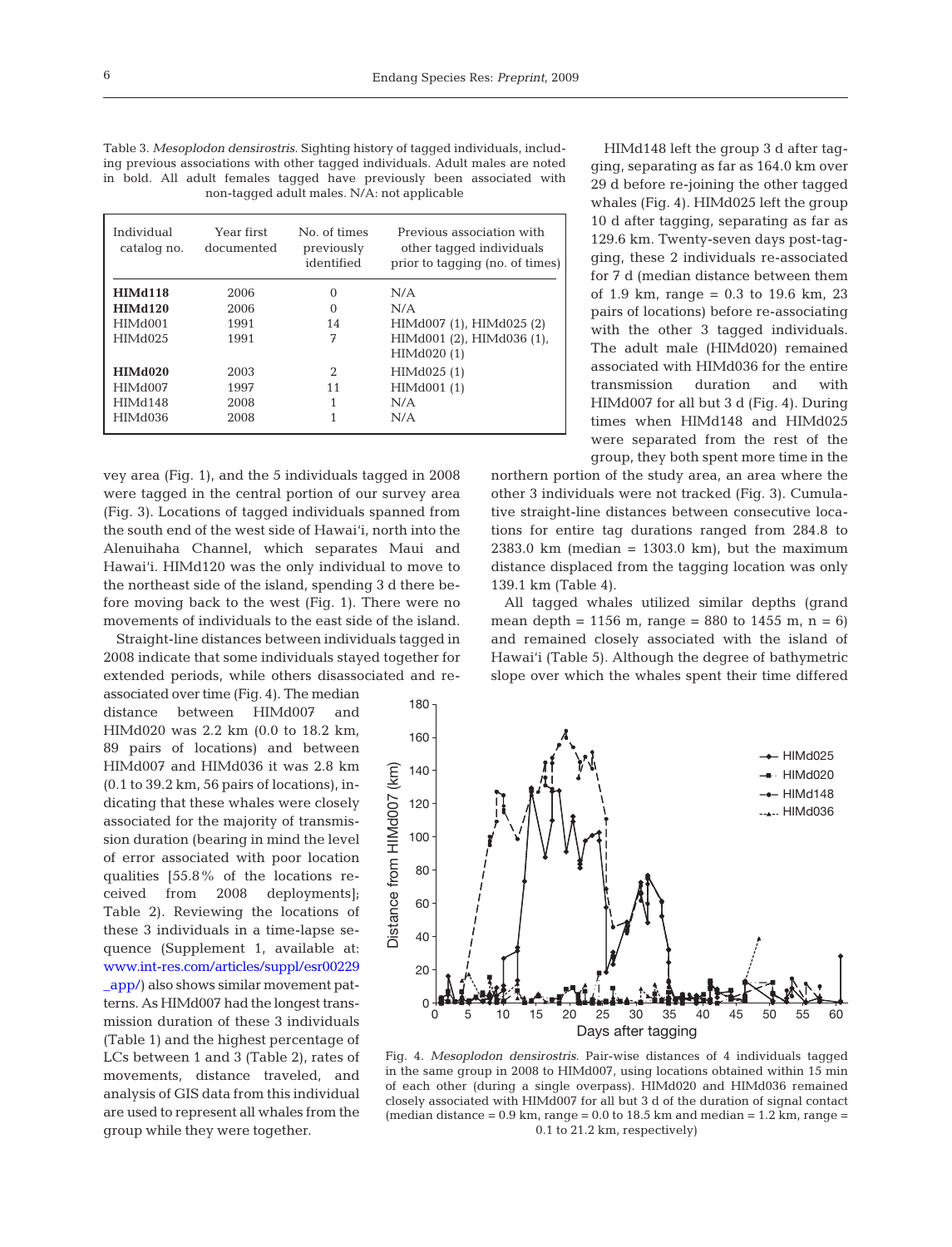Table 4. *Mesoplodon densirostris.* Information on movements of individual Blainville's beaked whales determined using locations from satellite tags after processing through the Douglas Argos-Filter Ver. 7.06. Cumulative horizontal distance moved was calculated using straight-line distances between all filtered locations. Rates of horizontal movement were calculated among consecutive pairs of locations with time intervals from 4 to 24 h; thus, sample sizes differ from those in Table 1. These values represent minimum rates, as movements between locations were likely not always in a straight line and do not take into account vertical movement (diving)

| Individual<br>catalog no. | Cumulative<br>distance | Distance from<br>tagging location (km) |       | Rate of horizontal<br>movement $(km h^{-1})$ |               |     |  |
|---------------------------|------------------------|----------------------------------------|-------|----------------------------------------------|---------------|-----|--|
|                           | moved(km)              | Median                                 | Max.  | Median                                       | Range         | n   |  |
|                           |                        |                                        |       |                                              |               |     |  |
| HIMd118                   | 410.4                  | 32.0                                   | 74.1  | 1.31                                         | $0.50 - 3.25$ | 15  |  |
| <b>HIMd120</b>            | 284.8                  | 53.9                                   | 85.3  | 0.84                                         | $0.20 - 2.83$ | 14  |  |
| HIMd001                   | 495.6                  | 19.9                                   | 139.1 | 1.22.                                        | $0.33 - 8.06$ | 28  |  |
| $HIMd025^a$               | 2383.3                 | 55.1                                   | 100.4 | 1.53                                         | $0.13 - 4.03$ | 61  |  |
| HIMd007 <sup>b</sup>      | 2110.3                 | 28.1                                   | 72.7  | 1.02                                         | $0.04 - 5.14$ | 118 |  |
| HIMd148 <sup>a</sup>      | 2312.7                 | 91.8                                   | 117.4 | 1.06                                         | $0.14 - 4.85$ | 48  |  |
| Grand mean                | 1332                   | 46.8                                   | 1.16  |                                              |               |     |  |

a Rate of horizontal movement data represent times when these whales were separate from HIMd007 (see Fig. 4)

b<sub>Data</sub> are representative for individuals HIMd020 and HIMd036

significantly among individuals (Kruskal-Wallis 1-way ANOVA, p < 0.001), plots of the positions overlaid on bathymetric data indicated that all whales remained associated with the slope of Hawai'i, with >96% of all locations plotting closer to the island of Hawai'i than to any of the other islands (Figs. 1 & 3, Table 5). A significant difference (Kruskal-Wallis 1-way ANOVA, p = 0.01) was found in diel depth utilization by the 2008 individuals. For all 3 individuals, slightly deeper depths were utilized at night, though the difference was only significant for HIMd025 (Mann-Whitney *U*-test,  $p = 0.005$ . However, the median difference in depth between day and night was only 97 m, likely not biologically significant.

Median rates of horizontal movement between consecutive locations from 4 to 24 h apart ranged from 0.84 to 1.5 km  $h^{-1}$ , with a maximum rate of 8.1 km  $h^{-1}$  (Table 4). Overall, rates of movement were slightly faster during the day (median =  $1.33$  km h<sup>-1</sup>) than during the night (median = 1.15 km  $h^{-1}$ , but were not significantly different (Mann-Whitney *U*-test, p = 0.41). HIMd007 was the only individual to show a significant difference in diel rates of movement, with a rate of 1.4 km  $h^{-1}$  during the day and 0.9 km  $h^{-1}$  at night (Mann-Whitney *U*-test,  $p =$  $0.02$ ,  $n = 73$ ).

## **DISCUSSION**

Despite some relatively short durations of signal contact, 1797 locations were obtained over 119 d from individual Blainville's beaked whales *Meso-*

*plodon densirostris* tagged in 4 different groups, providing more information on the movements, habitat use, and associative patterns of individuals in this population than has been obtained with any other method. By comparison, in 202 d of field effort over 5 yr, McSweeney et al. (2007) documented just 19 sightings of Blainville's beaked whales in the same survey area and a median re-sighting interval for identified individuals of 348 d. This disparity is likely due to both the difficulty of detecting this species even in good sea conditions and to their low density in the survey area. Movements revealed by the satellite tag data, in combination with the sighting history of some tagged individuals (Table 3), support the supposition that these

Table 5. *Mesoplodon densirostris.* Details of habitat use by individual beaked whales based on a bathymetry analysis of filtered satellite location data using ArcGIS. The numbers of locations may be lower than those in Table 1, due to a small number of locations plotting on land. See 'Materials and methods' for details of analysis

| Individual                                                                                                                                                              | No. of    |        | Depth $(m)$  |        | Distance to shore (km) |        | Slope $(°)$ |  |
|-------------------------------------------------------------------------------------------------------------------------------------------------------------------------|-----------|--------|--------------|--------|------------------------|--------|-------------|--|
| catalog no.                                                                                                                                                             | locations | Median | Range        | Median | Range                  | Median | Range       |  |
| HIMd118                                                                                                                                                                 | 25        | 1108   | 777-2635     | 21.2   | $13.5 - 43.9$          | 2      | $0 - 18$    |  |
| HIMd120                                                                                                                                                                 | 20        | 1218   | 802-2721     | 27.7   | $11.3 - 46.7$          | 4      | $1 - 20$    |  |
| HIM <sub>d</sub> 001                                                                                                                                                    | 36        | 1455   | $49 - 3430$  | 7.1    | $0.04 - 46.0$          | 11     | $1 - 29$    |  |
| $HIMd025^a$                                                                                                                                                             | 187       | 880    | $111 - 2997$ | 16.4   | $1.4 - 29.5$           | 3      | $0 - 37$    |  |
| HIMd007 <sup>b</sup>                                                                                                                                                    | 335       | 1098   | $14 - 3268$  | 4.4    | $0.1 - 28.1$           | 13     | $0 - 41$    |  |
| HIMd148 <sup>a</sup>                                                                                                                                                    | 399       | 1179   | $392 - 2661$ | 25.3   | $7.9 - 46.8$           | 3      | $0 - 37$    |  |
| Grand mean                                                                                                                                                              |           | 1156   |              |        | 16.9                   |        | 6           |  |
| <sup>a</sup> Data represent times when these whales were separate from HIMd007 (see Fig. 4)<br><sup>b</sup> Data are representative for individuals HIMd020 and HIMd036 |           |        |              |        |                        |        |             |  |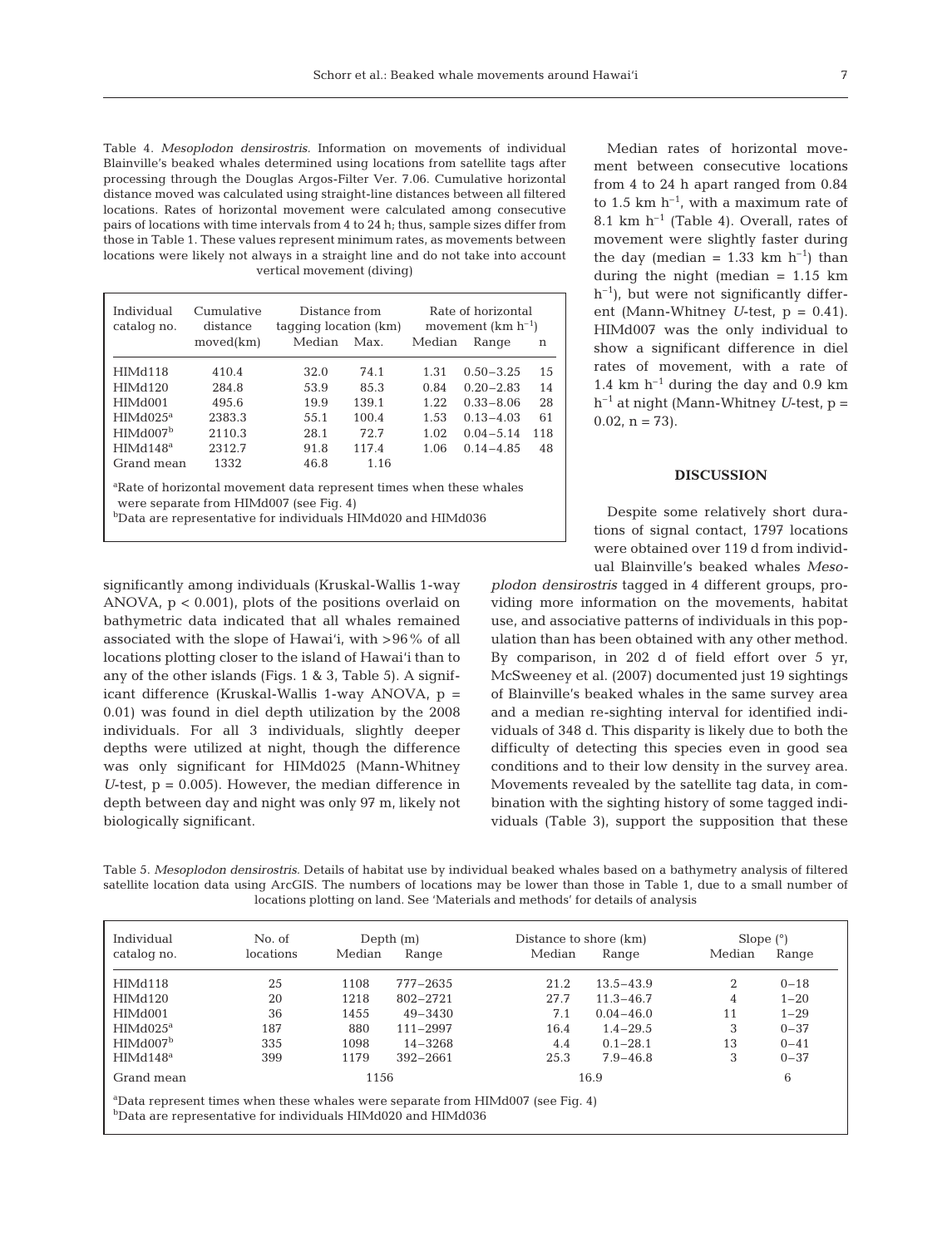individuals are part of an island-associated population and help extend our knowledge of habitat use and distribution of this population outside our small-boat survey area. Movement rates were low (Table 4), and despite cumulative distances covered over the duration of the tag transmissions of several 1000s of kilometers, the individuals remained relatively close to the original sites of tagging over periods of up to 71 d. While HIMd148 moved furthest from the island (Table 5), the median distance from shore for this individual was only 15.5 km (range  $= 0.1$  to 46.8 km). Throughout the study, the whales showed a distinct association with the slope of the island of Hawai'i (Figs. 1 & 3).

While a small number of locations (3.3%) were closer to the islands of Kaho'olawe or Maui, the whales did not move away from the slope of the island of Hawai'i or towards other nearby bathymetric features. The association with the island of Hawai'i may be due to a local increase in productivity, resulting from islandassociated upwelling caused by strong local trade winds and island topography (Seki et al. 2001). Similar associations with the main Hawaiian Islands have been documented for cetacean species that feed in near-surface waters, presumably taking advantage of increased availability or predictability of prey (Benoit-Bird & Au 2003, Baird et al. 2008b,c).

Despite the association with the island of Hawai'i, there is a clear lack of movements to the east side of the island. With the exception of 3 d spent by HIMd120 off the northeastern coast in the Alenuihaha Channel, there was no utilization of the habitat on the eastern side of the island by any individual. This disparity in use may relate to a combination of oceanic and atmospheric conditions that lead to an intense eddy field on the leeward side (i.e. to the west) of the islands (e.g. Seki et al. 2001, Calil et al. 2008). These mesoscale cyclonic eddies help bring nutrient-rich waters at depth to the euphotic zone, which helps increase biological activity and primary productivity (e.g. Seki et al. 2001, Nencioli et al. 2008), a phenomenon that does not occur to the same extent on the eastern side of the island where such eddies do not form. What little is known about diet indicates that Blainville's beaked whales in other regions primarily consume deep-water squid and small fish (MacLeod et al. 2003). Reduced prey availability on the east side of the island may explain the lack of movements, though more information is needed on prey types and prey availability to assess this supposition. Given the lack of survey effort and difficulty in studying this species on the windward (eastern) side of the island, it is also possible that a separate population of whales with a similar level of site fidelity occupies this part of the range and precludes eastward movements by individuals from the west.

However, no Blainville's beaked whales were sighted off the east side of the island during aerial surveys from 1993 to 1998 (Mobley et al. 2000).

Habitat use revealed by the satellite tag data fits well with that found by visual surveys. The grand mean depth of satellite-derived locations for tagged Blainville's beaked whales  $(1\ 156\ m, n = 6)$  was similar to the mean sighting depths (922 m) reported for this species in previous studies (Baird et al. 2006). The greater depths documented from satellite-tagged individuals likely reflect the bias from sighting surveys towards the shallower waters of the study area. A large flat shelf north of Honokohau Harbor accounts for the difference in slope use between individuals (Figs. 1 & 3). Six of the tagged whales spent time both on the shelf and in areas of steep bathymetry, with the range of slopes varying between 0 and 41° (Table 4). Dive data from individuals tagged with time-depth recorder tags indicate that foraging dives occur over the shelf and further south, where a steeper bathymetry prevails (Baird et al. 2006, 2008a). This fact, coupled with the significant variability in slope use among tagged individuals, suggests that a specific slope angle does not influence foraging strategies or prey availability for this population. This result is in contrast with the findings of MacLeod & Zuur (2005) for Blainville's beaked whales off the coast of Great Abaco in the northern Bahamas, where slope, aspect, and depth were all correlated with the occurrence of the species. However, MacLeod & Zuur (2005) hypothesize that the relationship between seabed topography and the occurrence of Blainville's beaked whales may be influenced more by the distribution of prey due to localized upwelling, which the data also suggest for this population.

The lack of significant diel variation in location depths of the satellite-tagged whales reflects what is known of the diving behavior of this species from timedepth recording tags (Baird et al. 2008a). Baird et al. (2008a) demonstrated that Blainville's beaked whales spent more time at depths <100 m between foraging dives at night than during the day; however, rates and depths of foraging dives were similar. The significant difference in diel rates of movement of HIMd007 suggests a slower rate of travel at night, which could be a reflection of spending more time at the surface logging. However, the lack of significant difference in diel rates of movement in the other tagged individuals suggests this may be an artifact of overall low rates of movement and the quality of satellite locations, combined with our small sample size.

Tagging multiple individuals in a single group allowed us to gain insight into association patterns and social structure on a much finer scale than previously documented. Claridge (2006) and McSweeney et al. (2007) have discussed the reproductive strategy of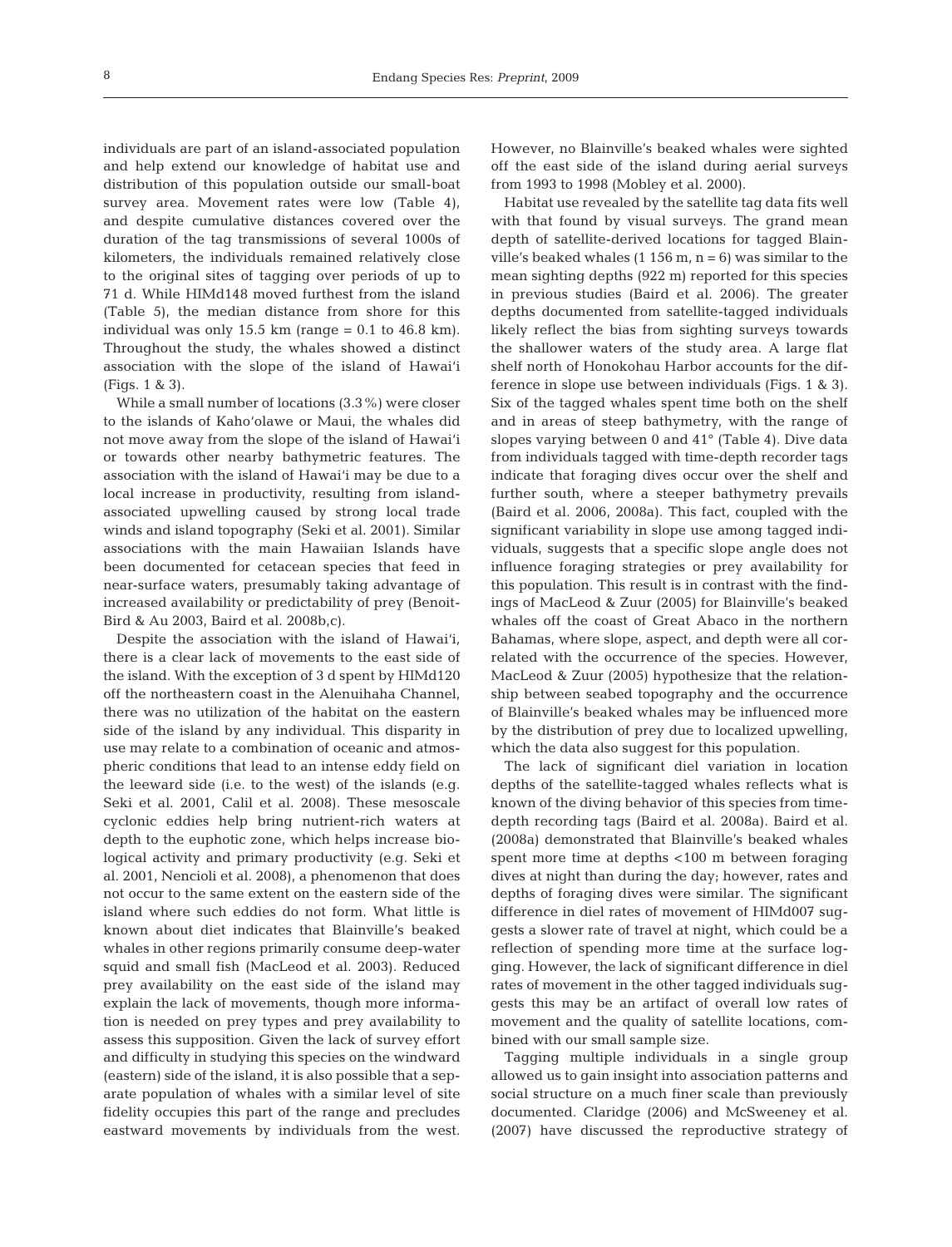female defense polygyny in Blainville's beaked whales, and association patterns documented by individual movements in 2008 provide further evidence for this. Association of the adult male and HIMd036 across all paired locations (45 d) and with HIMd007 for all but 3 d indicates at least short-term close association between adult males and groups of females. While females HIMd025 and HIMd148 separated from the male for periods of from 26 to 29 d and for distances of up to 164.0 km, their locations indicated an association with the adult male for 41 and 31%, respectively, of his transmission duration (51 d). Both HIMd020 and HIMd036 were photo-documented on 4 September 2008 (after their tags stopped transmitting) in association with HIMd025 (D. J. McSweeney unpubl. data).

Documentation of HIMd020 with HIMd025 over 5 yr indicates that there may be some long-term associations between males and females; however, the previous documentation of HIMd001, HIMd025, and HIMd036 in groups with other males (McSweeney et al. 2007) suggests that these are not exclusive to individual males over the years. The identity of the adult male escorting a group of females likely changes with competition between males, evidenced by the long linear tooth scars on their bodies (Heyning 1984). Lack of continual associations between all animals in the group suggests that either males do not exert great influence over the behavior of females, or there is a high rate of competition between males.

McSweeney et al. (2007) documented a lower resighting rate of adult males compared with females, and the maximum number of years between re-sightings of adult males was 5, compared with 15 yr for adult females. This might suggest that males tend to move in and out of the area over time, though the time scale of such movements would appear to be longer than the weeks to months represented here.

The application of small dorsal-fin-attached satellite tags allowed us to extend our knowledge of the range and movement patterns of Blainville's beaked whales around the island of Hawai'i. Previous boat-based studies of beaked whales have not been conducted in the Alenuihaha Channel, due to the logistical challenges associated with small-boat surveys. Prevailing weather conditions in the Alenuihaha Channel are generally very windy, with high seas that increase in steepness as they are funneled between the islands of Maui and Hawai'i. Aerial surveys conducted in the channel during the 2006 RIMPAC exercises reported the mean sea state to be 4 to 5 on the Beaufort scale (Mobley 2006). Barlow et al. (2006) demonstrated a low encounter rate for *Mesoplodon* spp. as sea states increase above Beaufort 3, with a >10-fold reduction in encounter rates between Beaufort 0 to 1 and Beaufort 5. For these reasons, neither boat-based nor aerial visual observations (a primary marine mammal mitigation measure used in conjunction with navy training exercises; Anonymous 2008) are likely to detect beaked whales in this area.

Movements revealed by satellite tracking indicate that the range of this population extends outside our small-boat survey area, both to the south and to the north into the Alenuihaha Channel, with 4 individuals spending much of their time in or adjacent to the channel (Figs. 1 & 3). As part of the HRC, all of the waters around the Hawaiian Islands may be used by naval forces for training exercises, and antisubmarine warfare exercises are known to be carried out in the Alenuihaha Channel (Anonymous 2008). These exercises include the use of MFA sonar and, in the case of choke-point exercises, may include several simultaneous sources of MFA sonar. While no MFA activity is known to have occurred in the area during the time of signal contact of tags in 2008, the technique demonstrates promise for monitoring movements of whales before, during, and after naval exercises.

The evidence of site fidelity, associations of individuals over time, and a small population estimate (Baird et al. 2009) from this and previous studies all suggest that this population consists of a distinct group of islandassociated individuals. Small, isolated populations are generally at greater risk of population-level effects as a result of anthropogenic impacts (Bräger et al. 2002, Weilgart 2007). While these impacts may include fisheries interactions, environmental degradation (oil or chemical spill, depletion of primary food source), ship strikes, and anthropogenic noise sources, the potential impact of MFA sonar is likely high relative to these, given the overlap in naval training areas and whale movement patterns, and the sensitivity to sonar seen in this species elsewhere. The Hawai'i-based longline fishery operates in waters >45 km from shore, and a single mortality of Blainville's beaked whale has been reported associated with the fishery (Forney & Kobayashi 2007). Within the observed range of these populations there are no large-scale longline fisheries, although there are a number of troll fisheries that may interact with cetacean populations (Nitta & Henderson 1993). No major shipping lanes are routed through this area, though large cruise ships do routinely visit the island and local tug and barge traffic uses the channel for transit. Thus, a risk may be present from ship strikes, petroleum spills, or other waste, though this risk should be mitigated by the limited amount of time spentby Blainville's beaked whales at or near the surface compared to other species.

Application of this type of satellite tag shows promise for the study of small- to medium-sized cetaceans for which movement patterns, habitat use, and social structure are difficult to assess by traditional means.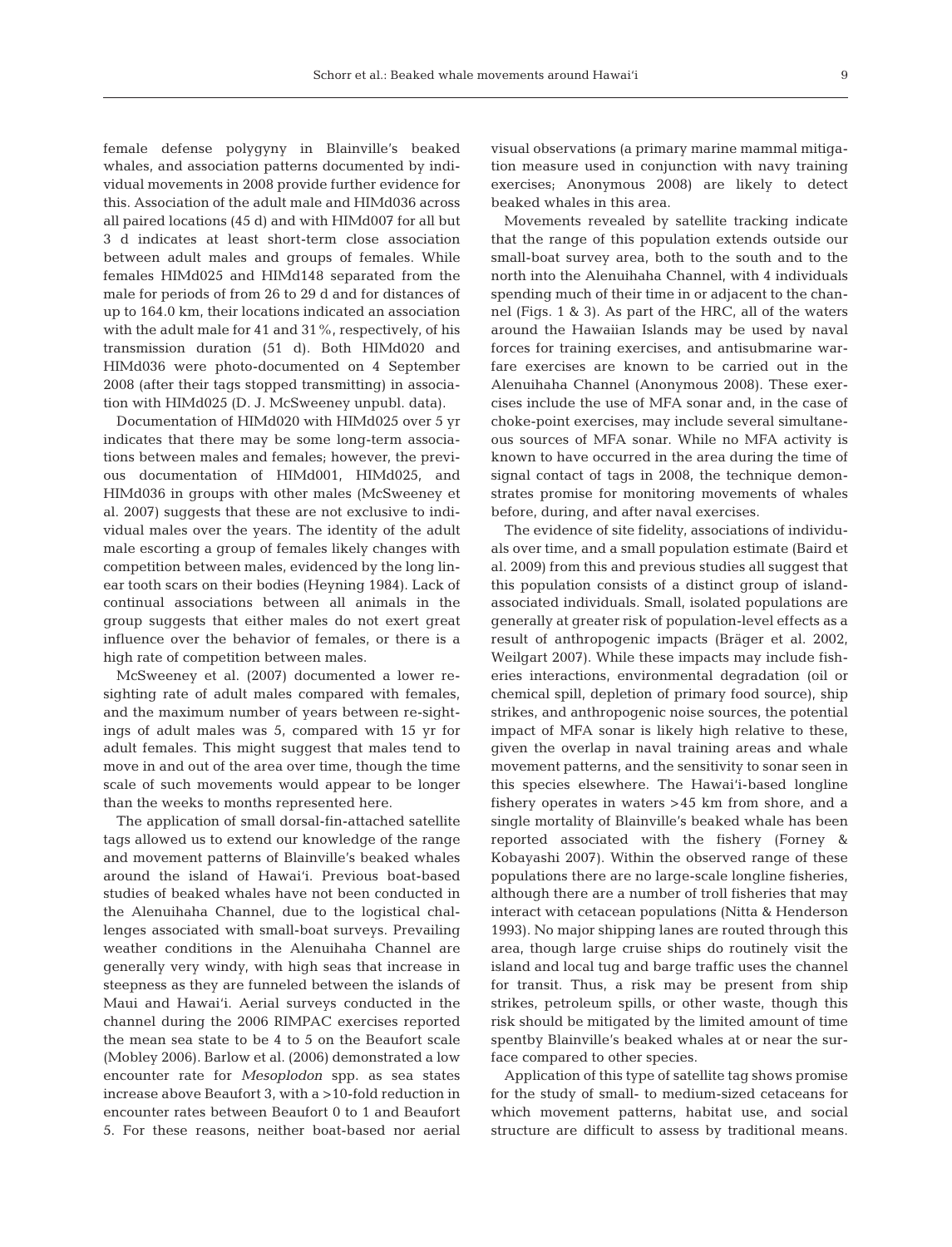Understanding these movements is critical for discerning stock structure and home ranges, particularly for species that may be at greater population-level risk from anthropogenic sources due to population size, distribution, and ecology.

*Acknowledgements.* Funding and support was provided by the Southwest Fisheries Science Center, US Navy, Wild Whale Research Foundation, Northwest Fisheries Science Center, the Alaska Sealife Center (via a grant from the NOAA), and Dolphin Quest. We thank J. Barlow, the Naval Postgraduate School, the NOAA Ocean Acoustics Program, and Woods Hole Oceanographic Institution for coordinating funding. For assistance in the field, we thank A. B. Douglas, J. Koblitz, M. Ferguson, D. Roberts, and M. Sakai. We thank S. Mahaffy for matching tagged whales to our identification catalog; D. Verbeck for re-sighting photographs of one of our tagged whales; L. Murrey, J. Ellman, B. Barrie, and the employees of Wildlife Computers for assistance with tag development; D. Holzer of the Northwest Fisheries Science Center for the creation of the bathymetric maps; and he and J. Lucas of Cascadia Research for GIS analysis. Thanks to D. Douglas at the US Geological survey for help with the filtering program; M. Ferguson at the National Marine Mammal Laboratory for help with assessing distance between individuals; E. A. Falcone, J. L. Schorr, and 2 anonymous reviewers for insightful comments on the manuscript, and we thank the National Marine Mammal Laboratory for allowing us to undertake the 2006 tagging under their permit. Research was undertaken under National Marine Fisheries Service Scientific Research Permit Nos. 731-1774 (issued to R.W.B.) and 782-1719 (issued to National Marine Mammal Laboratory).

#### LITERATURE CITED

- ► Andrews RD, Pitman RL, Balance LT (2008) Satellite tracking reveals distinct movement patterns for Type B and Type C killer whales in the southern Ross Sea, Antarctica. Polar Biol 31:1461–1468
	- Anonymous (2008) Hawai'i Range Complex Final Environmental Impact Statement/Overseas Environmental Impact Statement (May 2008). United States Navy, Kekaha, HI. Available at: www.govsupport.us/navynepahawaii/ FEIS.aspx (accessed in January 2009)
- ▶ Baird RW, Webster DL, McSweeney DJ, Ligon AD, Schorr GS, Barlow J (2006) Diving behaviour of Cuvier's (*Ziphius cavirostris*) and Blainville's (*Mesoplodon densirostris*) beaked whales in Hawai'i. Can J Zool 84:1120–1128
- ▶ Baird RW, Webster DL, McSweeney DJ, Schorr GS, Barlow J (2008a) Diel variation in beaked whale diving behavior. Mar Mamm Sci 24:630–642
- ▶ Baird RW, Webster DL, Mahaffy SD, McSweeney DJ, Schorr GS, Ligon AD (2008b) Site fidelity and association patterns in a deep-water dolphin: rough-toothed dolphins (*Steno bredanensis*) in the Hawaiian Archipelago. Mar Mamm Sci 24:535–553
- ▶ Baird RW, Gorgone AM, McSweeney DJ, Webster DL and others (2008c) False killer whales (*Pseudorca crassidens*) around the main Hawaiian Islands: long-term site fidelity, inter-island movements, and association patterns. Mar Mamm Sci 24:591–612
	- Baird RW, McSweeney DJ, Schorr GS, Mahaffy SD and others (2009) Studies of beaked whales in Hawaii: population size, movements, trophic ecology, social organization and

behaviour. ECS Spec Publ 51:23–25. Available at: www. cascadiaresearch.org/robin/hawaii.htm#pubs

- Balcomb KC, Claridge DE (2001) A mass stranding of cetaceans caused by naval sonar in the Bahamas. Bahamas J Sci 5:1–12
- ► Barlow J (2006) Cetacean abundance in Hawaiian waters estimated from a summer/fall survey in 2002. Mar Mamm Sci 22:446–464
	- Barlow J, Ferguson MC, Perrin WF, Ballance L and others (2006) Abundance and densities of beaked and bottlenose whales (family Ziphiidae). J Cetacean Res Manag 7: 263–270
	- Benoit-Bird KJ, Au WWL (2003) Prey dynamics affect foraging by a pelagic predator (*Stenella longirostris*) over a range of spatial and temporal scales. Behav Ecol Sociobiol 53:364–373
	- Beyer HL (2004) Hawth's analysis tools for ArcGIS®, Vers. 3.21 [computer program]. Available at: www.spatialecology.com/htools (accessed in September 2008)
- ► Bräger S, Dawson SM, Slooten E, Smith S, Stone GS, Yoshinaga A (2002) Site fidelity and along-shore range in Hector's dolphin, an endangered marine dolphin from New Zealand. Biol Conserv 108:281–287
- Calil PHR, Richards K, Jia Y, Bidigare RR (2008) Eddy activity ➤ in the lee of the Hawaiian Islands. Deep-Sea Res II 55: 1179–1194
	- Claridge DE (2006) Fine-scale distribution and habitat selection of beaked whales. MSc thesis, University of Aberdeen
	- Cox TM, Ragen TJ, Read AJ, Vos E and others (2006) Understanding the impacts of anthropogenic sound on beaked whales. J Cetacean Res Manag 7:177–187
	- Faerber MM, Baird RW (2007) Does a lack of beaked whale strandings in relation to military exercises mean no impacts have occurred? A comparison of stranding and detection probabilities in the Canary and Hawaiian Islands. In: Abstracts of the 17th Biennial Conference on the Biology of Marine Mammals, 29 Nov–3 Dec 2007. Society for Marine Mammalogy, Cape Town
- ► Fernández A, Edwards JF, Rodríguez F, Espinosa De Las Monteros A and others (2005) 'Gas and fat embolic syndrome' involving a mass stranding of beaked whales (family Ziphiidae) exposed to anthropogenic sonar signals. Vet Pathol 42:446–457
	- Flament P, Kennan S, Lumpkin R, Sawyer M, Stroup ED (1996) Ocean atlas of Hawaii. University of Hawaii, Manoa. Available at: www.soest.hawaii.edu/hioos/oceanatlas/ index.htm (accessed on 15 March 2009)
	- Forney KA, Kobayashi DR (2007) Updated estimates of mortality and injury of cetaceans in the Hawai'i-based longline fishery, 1994–2005. NOAA Tech Mem 412:1–30
	- Harris RB, Fancy SG, Douglas DC, Garner GW, Amstrup SC, McCabe TR, Pank LF (1990) Tracking wildlife by satellite: current systems and performance. US Fish Wildl Tech Rep  $30:1-60$
	- Heyning JE (1984) Functional morphology involved in intraspecific fighting of the beaked whale, *Mesoplodon carlhubbsi.* Can J Zool 62:1645–1654
- ► Jepson PD, Arbelo M, Deaville R, Patterson IAP and others (2003) Gas-bubble lesions in stranded cetaceans: Was sonar responsible for a spate of whale deaths after an Atlantic military exercise? Nature 425:575–576
- ▶ MacLeod CD, Zuur AF (2005) Habitat utilization by Blainville's beaked whales off Great Abaco, northern Bahamas, in relation to seabed topography. Mar Biol 147:1–11
- ► MacLeod CD, Santos MB, Pierce GJ (2003) Review of data on diets of beaked whales: evidence of niche separation and